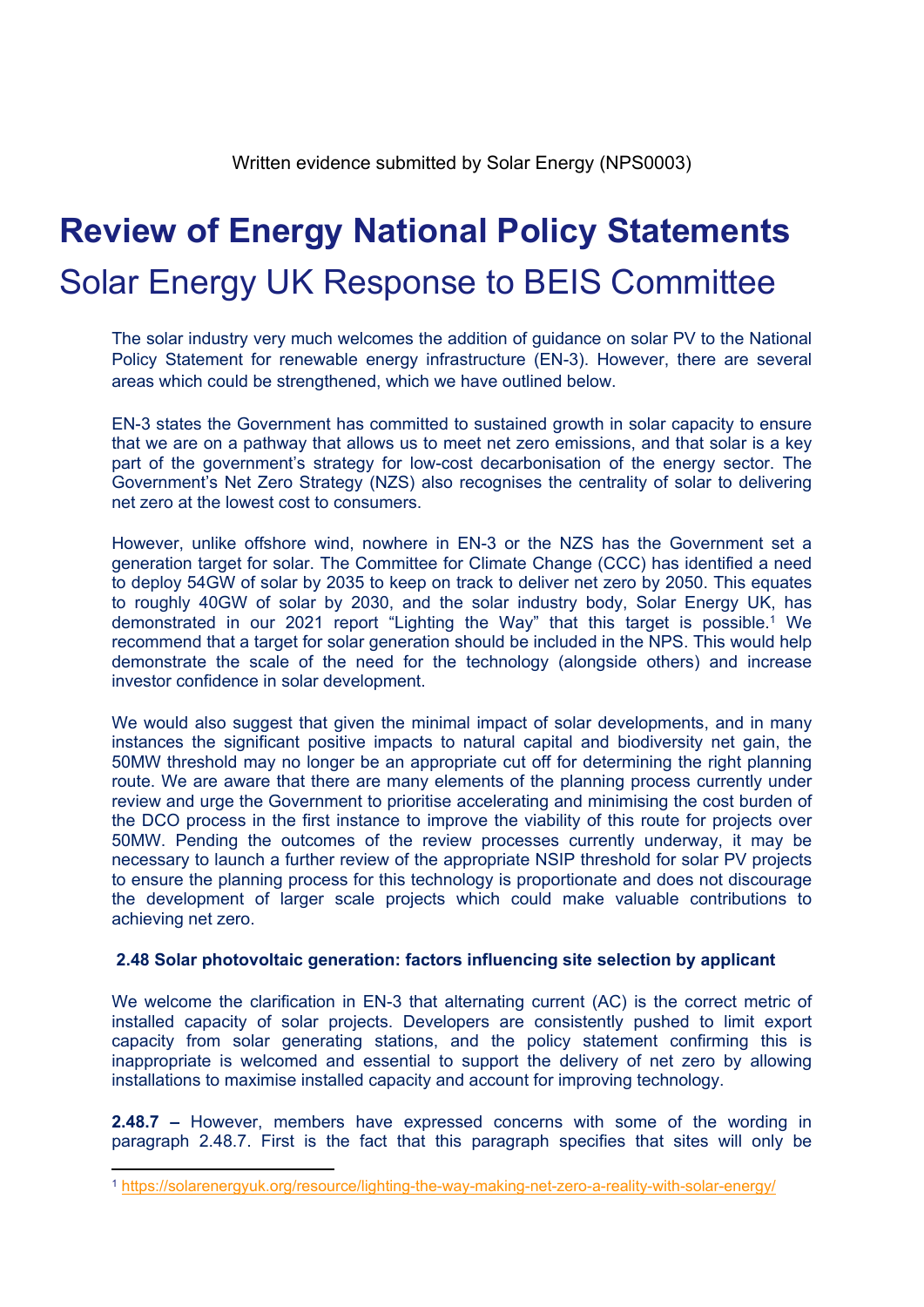assessed on this basis from the date of designation of this NPS. The technically correct definition of installed capacity for solar has never changed. EN-3 should be strengthened to clarify that AC has always been the correct technical definition of installed capacity to support future reviews of planning approvals for existing sites.

It is incorrect to suggest solar has until now been assessed on DC capacity. The PINS advice issued in April 2016 concluding the correct approach to assess capacity in terms of Direct Current (DC) capacity as the 'gross output' of a scheme contained several technical inaccuracies and inconsistencies and was not legally binding. We recognise that the NPS does not have the authority to cut across existing planning regimes and therefore have allowed for the retrospective change where capacity has been explicitly stated as being DC by local authorities.

Second, members have also raised concerns that the wording in this paragraph *"the combined capacity of the installed inverters (measured in AC)"* is unnecessarily prescriptive and could have unintentional impacts on the ability of sites to meet all connection requirements in line with G99 Regulations. For example, sites must meet strict reactive power requirements, which requires over-install of inverter capacity to allow for sites to use their agreed export capacity. Capping sites at 50MW of installed inverter capacity would result in a Registered Capacity of ~40MW, with 50MW of inverters required to fulfil stringent reactive power requirements. This paragraph could be strengthened to avoid unintentional impacts on sites meeting connection requirements by amending the text above to say, *"the AC capacity as measured at the point of connection".*

**2.48.8 –** This paragraph could be improved by clarifying that light induced degradation can be as low as 0.2% annually. This directly relates to our comments below on section 2.49.9 and is one of the reasons why we are regularly seeing applications which build in a 40-year asset life, as the tested rate for panel degradation is proving to be lower than the 1% figure cited in the NPS in many instances.

**2.48.11** - When it comes to NSIP scale solar projects, there is much more likelihood that these will connect to the transmission network, and this section should include this clarification.

**2.48.13 -** We strongly support the assertion in this paragraph that land type should not be a predominating factor in determining the suitability of the site location. The size of utility scale solar projects means that identifying land which does not have any area classified as Best and Most Versatile (BMV) is very difficult, and this is an important qualification. Land type should be considered on a case-by-case basis and weighed against the ability of a proposed development to provide mitigation and enhancement; for example, a development on Best and Most Versatile cropland may have greater potential to deliver biodiversity net gain.

**2.48.14** – Agricultural Land Classification (ALC) should not be extended to underground cabling and access routes. This is an incredibly excessive requirement, especially in the case of access routes which could also apply to cabling routes back to the point of grid connection, which can often be several km. It is unclear whether this paragraph is referring to a requirement to undertake a desktop survey or whether there is a requirement to undertake soil survey work. If it is the later, the requirement to undertake ALC surveys over this land is very onerous. This is particularly the case given the significant issues in obtaining consent from the Secretary of State to achieve access pursuant to section 53 of the PA 2008, cable routes commonly being comprised of long linear runs across many land interests.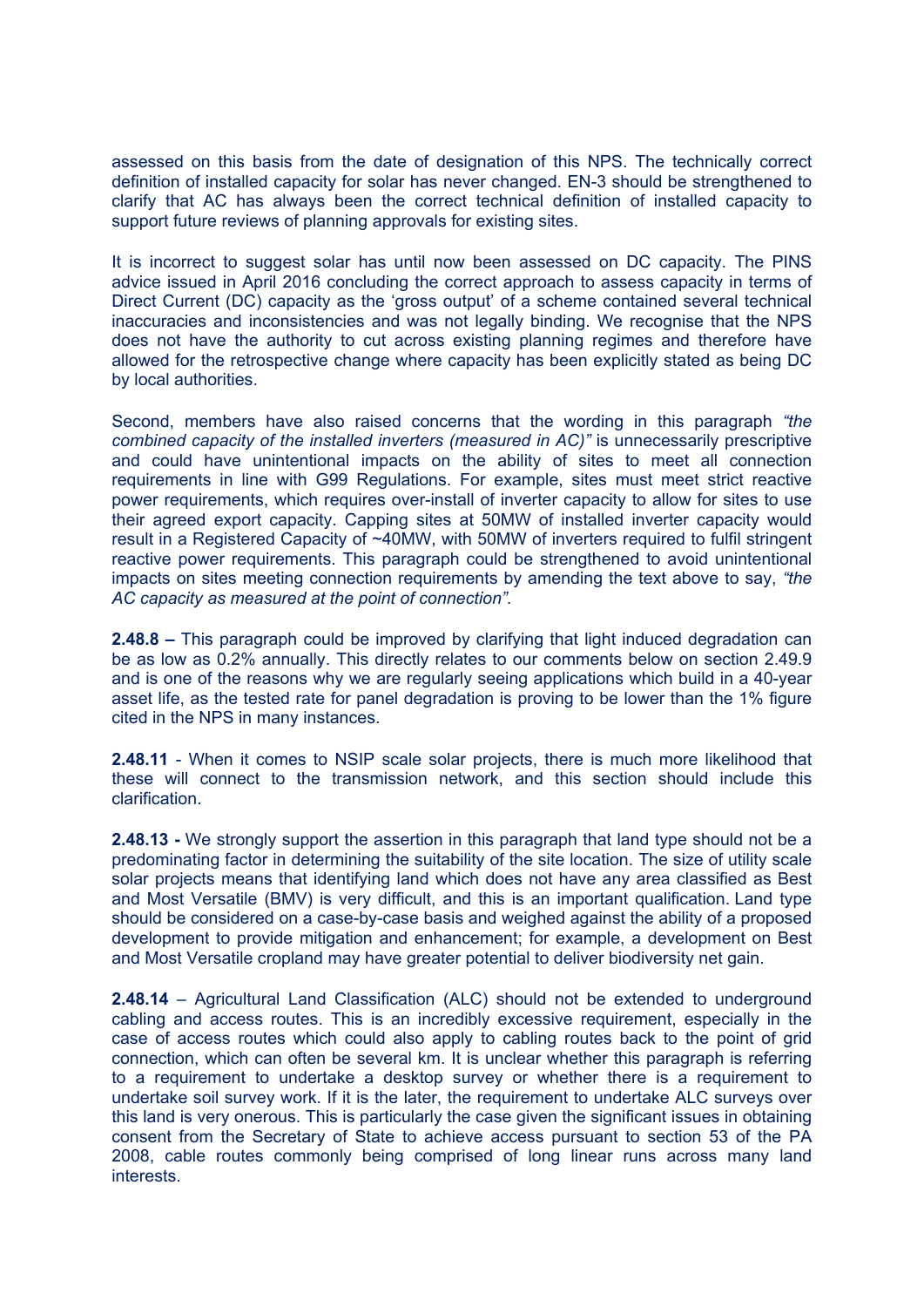Further, it is unnecessary to require developers to consider ALC in the site selection of underground cabling because:

- the cable route is heavily influenced by the availability of land between the generating station and point of connection; the avoidance of other constraints, e.g. archaeology, protected habitats, watercourses; and the landowner's/tenant's (often the farmer) desire for the cable route to not disturb agricultural practices on the land in question; and
- having laid the cable, developers restore the land above to its pre-development condition (or better) meaning the land can continue to be farmed and productive once the cable is installed.

This section should also include clarification of the presumption of ALC improving for land under solar management, as the removal of land from intensive agricultural use has been shown to result in dramatic improvements to soil quality, natural capital, and biodiversity.

#### **2.49 Solar photovoltaic generation: technical considerations for the secretary of state**

We welcome the language in this section with regards to flexibility around panel placement, site design, and orientation. This should be further strengthened to specify that there should not be a MW limit on project size included when granting consent as this may fluctuate for several reasons, particularly, as the NPS notes, with the potential optionality for storage. Further, because of the rapidly improving energy density of solar panels, land area required per MW of generation capacity is constantly shrinking and could potentially further reduce even over the length of the planning approval process.

**2.49.9 –** There has been rapid innovation and improvement of solar panel technology and asset management practices across the industry, such that the design life of new solar installations is commonly more than 40 years. For example, see the Cleve Hill Solar Park DCO – which has a minimum design life of 40 years. This paragraph should be clarified to confirm that design life may be up to or exceeding 40 years.

Further, it may not be necessary to time limit consent for a solar NSIP (this will turn on the technology and parameters of EIA for the project in question). As drafted, the NPS could unnecessarily restrict the contribution solar NSIPs can make to energy generation by setting expectations that all solar NSIPs will be time limited to 25-30 years. Some members have further suggested that this limitation could make certain sites unviable.

This section could also be improved by clarifying how the EIA and design life of plants pertains to repowering, which is the replacement of panels and other plant with more efficient versions of the same, to improve the generating capacity and efficiency of the solar NSIP. Given the rapid enhancement of solar PV technology it would be remiss to not make provision for this in policy and DCO for solar NSIPs, particularly as in most cases repowering is unlikely to have significant environmental effects.

Further, the suggestion that there may be a need to reassess environmental impact is excessive particularly for panel replacement. The language should at minimum clarify that site should be able to replace equipment, especially solar panels, within the original consent parameters.

**2.49.12 –** Here again, this paragraph should be changed to confirm that design life for PV installations may be up to or exceeding 40 years.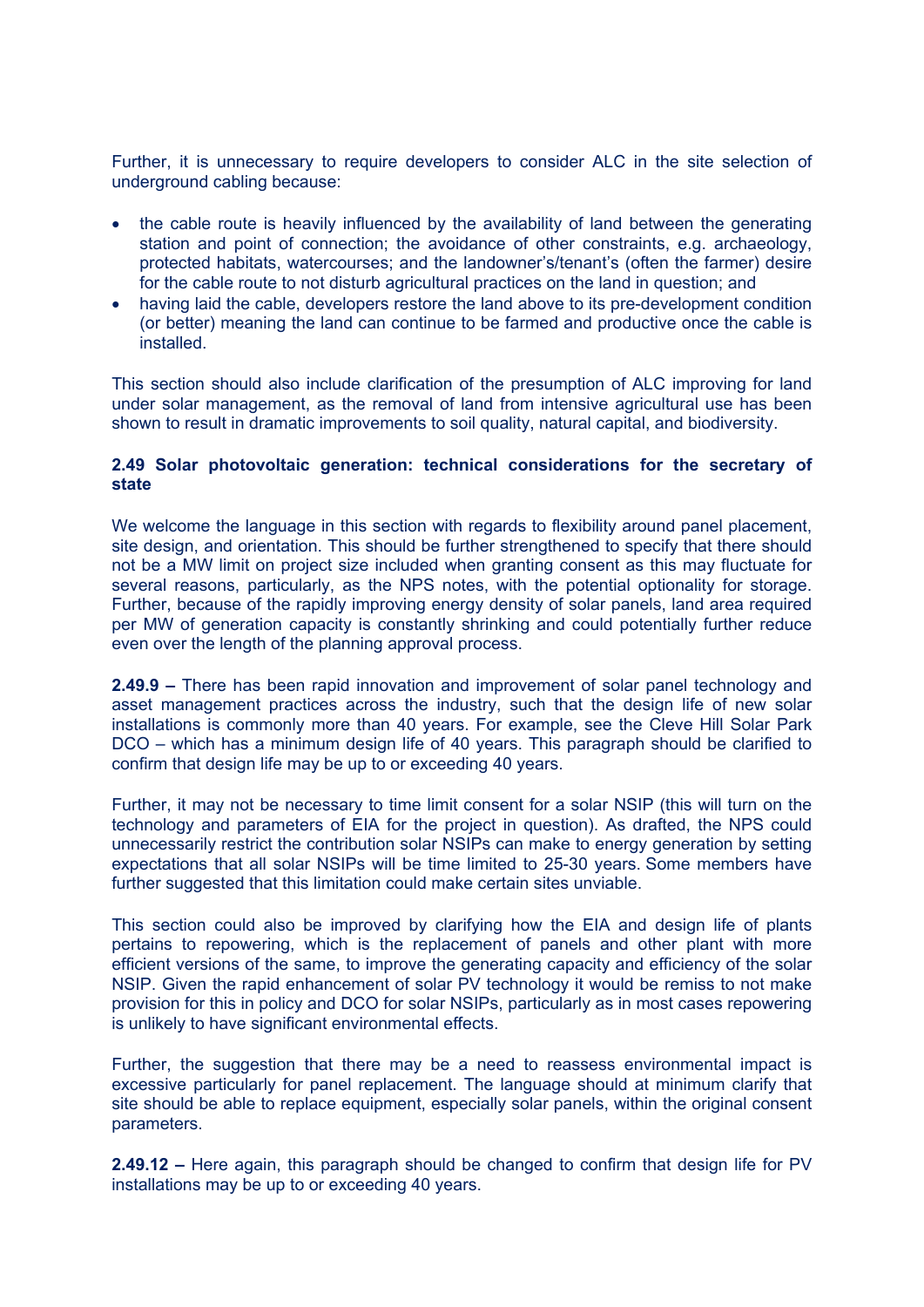### **2.50 Solar photovoltaic generation impacts: biodiversity and nature conservation**

**2.50.2 –** The solar industry is not only in the business of renewable energy generation but is committed to the ecological enhancement of land under management, as is reflected by the case studies in the Solar Energy UK report on the *Natural Capital Value of Solar*. It is common practice for all projects going through the planning process to consult ecologists from the start, and projects of NSIP scale will always have advising ecologists. The language in this section should reflect this.

**2.50.6 –** We are not aware of any evidence to suggest that tracking technology presents any risks to wildlife and would recommend removing this paragraph.

**2.50.7 –** This paragraph should be strengthened to provide clearer direction for the approval of solar sites for Secretary of State decision making where the impact to existing water courses is minimal.

#### **2.52 Solar photovoltaic generation impacts: glint and glare**

**2.52.2 –** We appreciate that there may in some instances be a need for glint and glare assessments as part of the application process. However, developers are frequently being required to undertake glint and glare assessments even in cases where there are no nearby dwellings or other receptors. This paragraph should specify that any requirements for glint and glare assessments be proportional to the reality of the irradiance absorption design of solar panels and the specific site context. Further, to require glint and glare assessments to include all the materials used in the construction of a solar farm is excessive and unnecessary.

**Case Study – Crookedstone Land Solar Farm:** This site is located 600m from the eastern runway of Belfast International Airport. The site was carefully selected to account for topography, adjacent properties, and numerous other factors. An independent glint and glare assessment was conducted, which assumed that the entire proposed site boundary was installed with panels, whereas this is not the case with the final installation. The assessment found that glint was not expected to cause a hazard or nuisance to any of the adjacent properties, including road and air traffic. The assessment found that solar panels have significantly less reflectivity than many other common construction materials and posed no risk to aviation.

This is because, based on the conclusions of the independent assessment:

- Panels are made of specialist glass which has much lower reflectivity than conventional glass, absorbing light instead of reflecting it.
- Due to the fixed orientation, reflections can only be directed to one point at one time.
- The sun is a much stronger source of intense brightness which is longer in duration than any reflection from solar panels.
- Large scale ground mounted solar arrays have been installed at and near to many airports in the UK and worldwide, and no significant adverse effects on aircraft operating in the vicinity of these installations have been noted.

**2.52.3 –** The language in this paragraph, especially with regards to the Secretary of State requiring the use of anti-reflective panels or the application of anti-reflective coatings, is superfluous and unnecessary. Solar panels are at their core designed to absorb as much